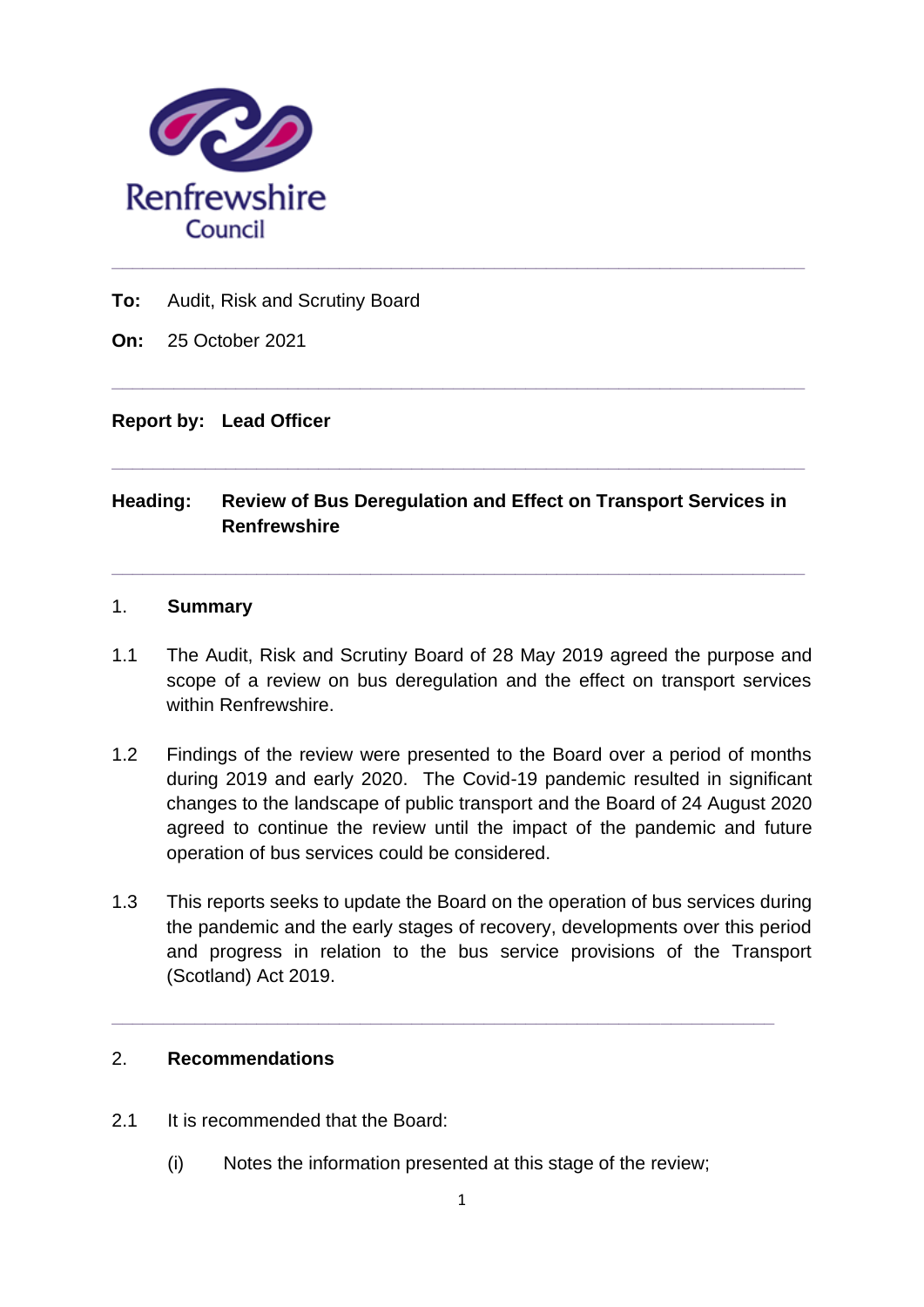(ii) Notes the next stage of the review.

### 3. **Background**

3.1 The report approved by the Board on 28 May 2019 set out the context for the review and steps to be undertaken. Review findings were reported to the Board over several months during 2019 and early 2020, considering existing legislation and the perspectives of the Regional Transport Partnership (SPT), commercial operator McGills, Bus Users Scotland, Unite the Union and community representatives.

\_\_\_\_\_\_\_\_\_\_\_\_\_\_\_\_\_\_\_\_\_\_\_\_\_\_\_\_\_\_\_\_\_\_\_\_\_\_\_\_\_\_\_\_\_\_\_\_\_\_\_\_\_\_\_\_\_

3.2 The Board of 24 August 2020 agreed to continue the review until the impact of the pandemic and future operation of bus services could be considered.

## **4 Bus Services During the Pandemic**

- 4.1 The delivery of public transport and particularly bus services changed significantly in the early phases of the pandemic. Research undertaken by Transport Scotland indicates that during initial lockdown restrictions in March 2020 bus services were reduced to around 40% of normal operations, with patronage declining to 15% of pre covid levels<sup>1</sup>. At this stage, resources were focused on the provision of essential services to support key workers.
- 4.2 In line with the Scottish Government's pandemic recovery 'route map'<sup>2</sup>, services increased gradually to 70% of pre covid levels by summer 2020 and around 90% by September 2020. It should be noted that services operated at significantly reduced capacities of 30-40% for much of this period to allow for physical distancing measures.
- 4.3 Passenger numbers have recovered at a slower rate, reaching around 30% of pre covid levels by June 2020 and rising to around 60% in late summer as tourism and leisure sectors re-opened. The level of 60% broadly remains the position at present and longer term projections continue to be unclear, particularly in view of wider uncertainties relating to the impact of the pandemic on retail and office sectors.

<sup>1</sup> Transport Scotland (2020) 'Covid 19: Scotland's Transport and Travel Trends During the First Six Months of the Pandemic' [https://www.transport.gov.scot/media/48971/covid-19-scotland-s-transport-and-travel-trends](https://www.transport.gov.scot/media/48971/covid-19-scotland-s-transport-and-travel-trends-during-the-first-six-months-of-the-pandemic.pdf)[during-the-first-six-months-of-the-pandemic.pdf](https://www.transport.gov.scot/media/48971/covid-19-scotland-s-transport-and-travel-trends-during-the-first-six-months-of-the-pandemic.pdf)

<sup>2</sup> <https://www.gov.scot/collections/coronavirus-covid-19-scotlands-route-map/>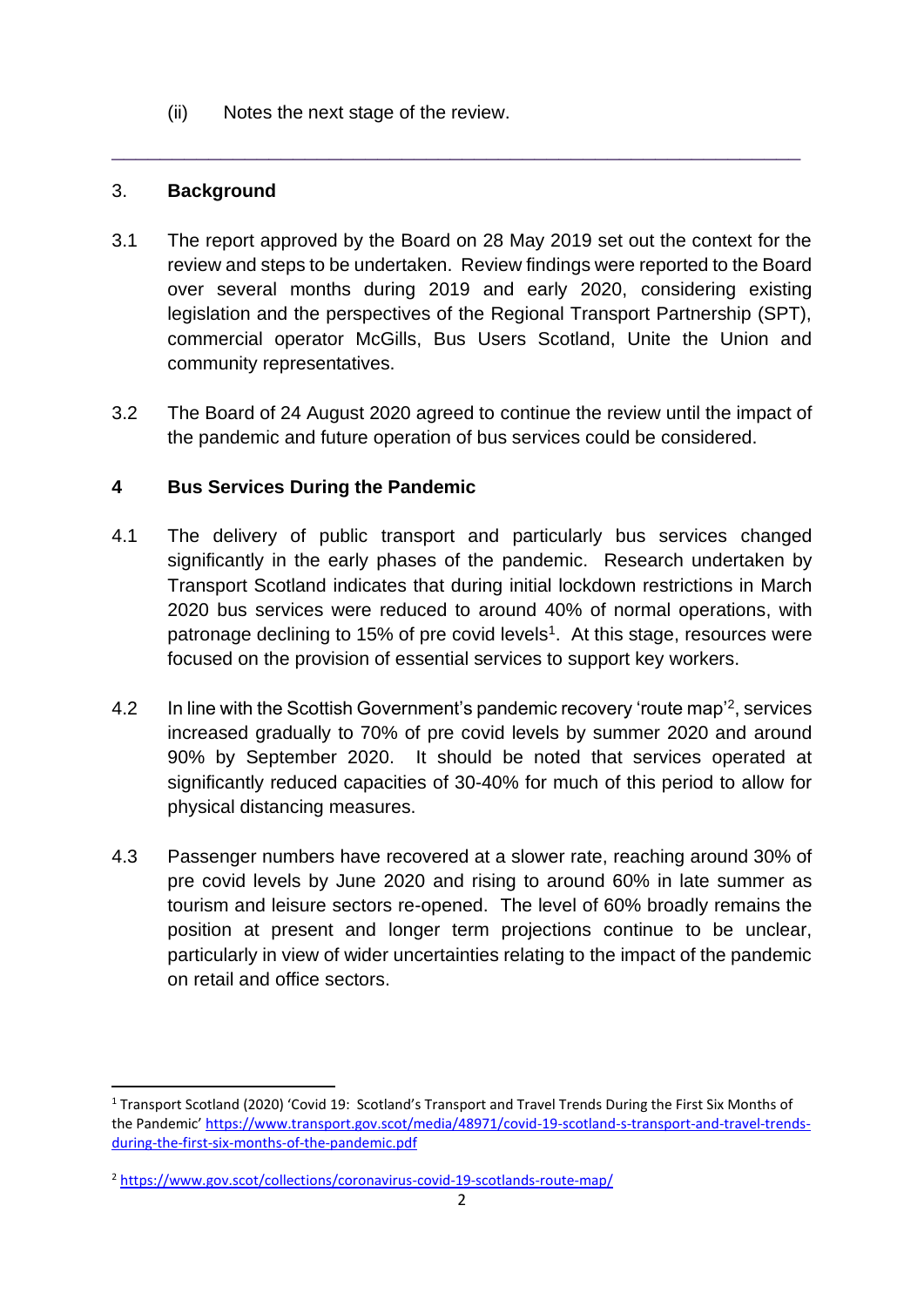- 4.4 The Scottish Government has supported operation of the bus network during the pandemic through emergency grant funding, in view of the significantly reduced demand for services and associated impact on revenues.
- 4.5 The Covid-19 Support Grant has assisted operators to maintain the delivery of essential routes during the early phases of the pandemic and an increased network in view of reduced carrying capacities during later phases. Transport Scotland forecast that £191.5M was provided to support operators between 19 June 2020 and March 2021<sup>3</sup>. At present grant funding is available until 3 October 2021.

# **5 Bus Partnership Fund**

- 5.1 A report to the Infrastructure, Land and Environment Policy Board of 26 August 2020 provided members with an update on public transport during the pandemic and the steps being progressed to support recovery, including the preparation of proposals for bus priority infrastructure which could form the basis of funding bids.
- 5.2 In late 2020 Transport Scotland launched the Bus Partnership Fund. The competitive fund seeks to complement the provisions of the Transport (Scotland) Act 2019, enabling transport authorities to work in partnership with operators to deliver bus priority measures, improving journey times and reliability.
- 5.2 A bid for the Glasgow City Region, including Renfrewshire, was prepared in spring 2021 through the Glasgow Bus Partnership, representing commercial operators, local authorities, SPT, community transport and Bus Users Scotland. The City Region bid has secured £3.655M from the fund<sup>4</sup> of which  $£2M$  will support the development of bus priority measures within Renfrewshire. Further detail of the proposals will be reported to the Infrastructure, Land and Environment Policy Board later this year.

# **6 Bus Provisions of Transport (Scotland) Act 2019 – Consultation**

6.1 The Director of Environment and Infrastructure updated the Council meeting of 24 June 2021 on the provisions of the Transport (Scotland) Act 2019 relating to bus services. The report noted that provisions had been delayed significantly as a result of the pandemic and that a consultation in relation to the specific guidance and regulations was awaited to allow consideration of their impact.

<sup>3</sup> <https://www.transport.gov.scot/public-transport/buses/covid-19-support-grant/>

<sup>4</sup> [https://www.spt.co.uk/media/mdijzb5t/sp270821\\_agenda8.pdf](https://www.spt.co.uk/media/mdijzb5t/sp270821_agenda8.pdf)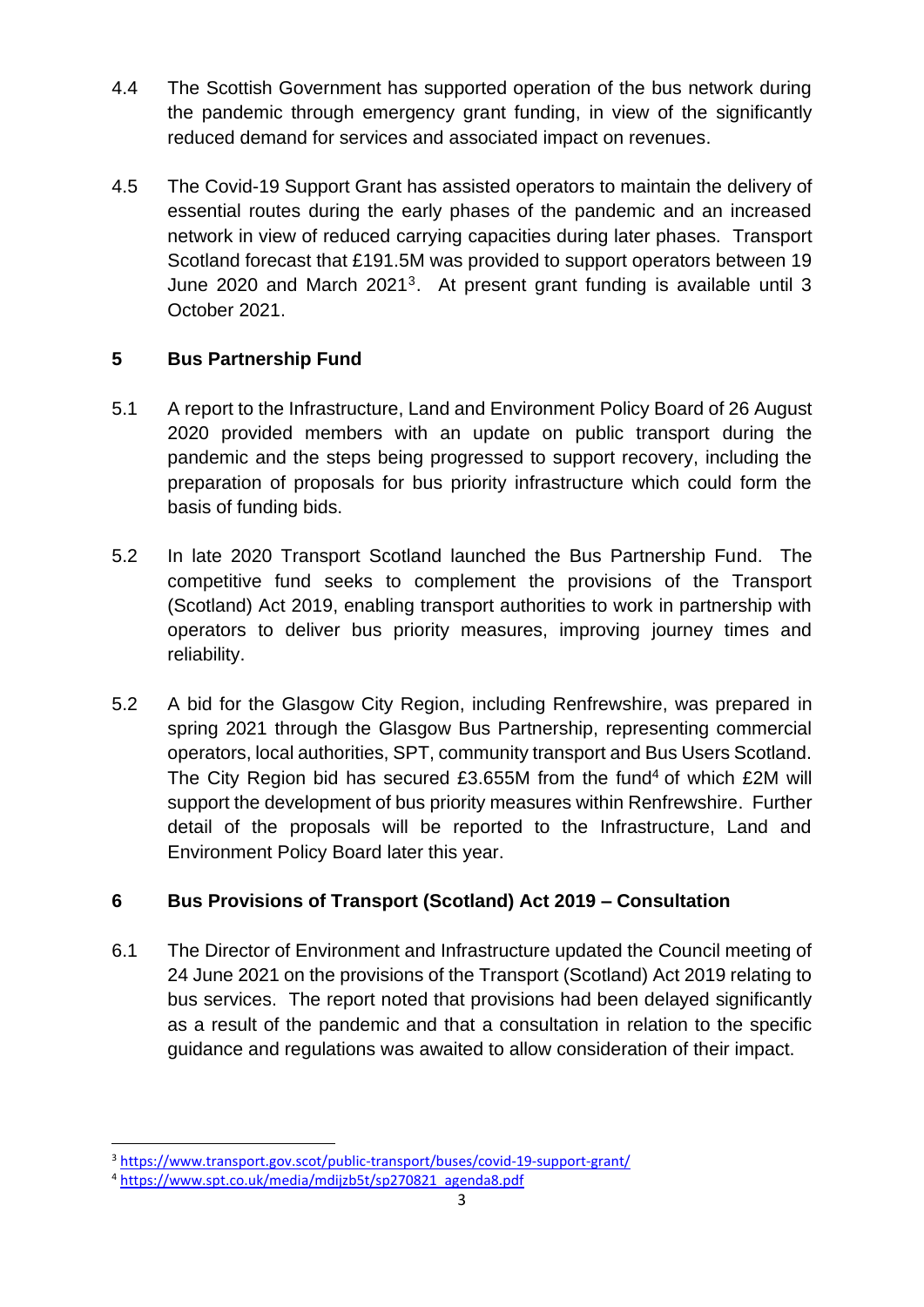6.2 In July 2021 Transport Scotland issued a consultation on the implementation of Part 3 of the Transport (Scotland) Act 2019, relating to bus services. The Council's response to the consultation, which closes in October 2021, will be reported to a future meeting of the Infrastructure, Land and Environment Policy Board and inform this review.

### **6 Next Steps**

- 6.1 The bus industry remains in state of flux as a result of the pandemic, new funding streams such as the Bus Partnership Fund and consultation on the provisions of the new Transport (Scotland) Act 2019. This is likely to continue in the short to medium term and at this stage it is difficult to provide a clear assessment of the likely future implications for bus services within Renfrewshire.
- 6.2 Progress in relation to funding streams and outcomes of consultation on the new provisions of the Transport (Scotland) Act 2019 are anticipated in late 2021/early 2022 and will be reported to the next appropriate meeting of the Board as part of a paper which summarises the outcomes of the review.

**\_\_\_\_\_\_\_\_\_\_\_\_\_\_\_\_\_\_\_\_\_\_\_\_\_\_\_\_\_\_\_\_\_\_\_\_\_\_\_\_\_\_\_\_\_\_\_\_\_\_\_\_\_\_\_\_\_\_\_\_\_\_\_\_\_\_\_**

### **Implications of the Report**

- 2. **HR & Organisational Development** None
- 3. **Community/Council Planning –** None
- 4. **Legal** None
- 5. **Property/Assets** None
- 6. **Information Technology** None
- 7. **Equality & Human Rights** None
	- (a) The Recommendations contained within this report have been assessed in relation to their impact on equalities and human rights. No negative impacts on equality groups or potential for infringement of individuals' human rights have been identified arising from the recommendations contained in the report. If required following implementation, the actual impact of the recommendations and the mitigating actions will be reviewed and monitored, and the results of the assessment will be